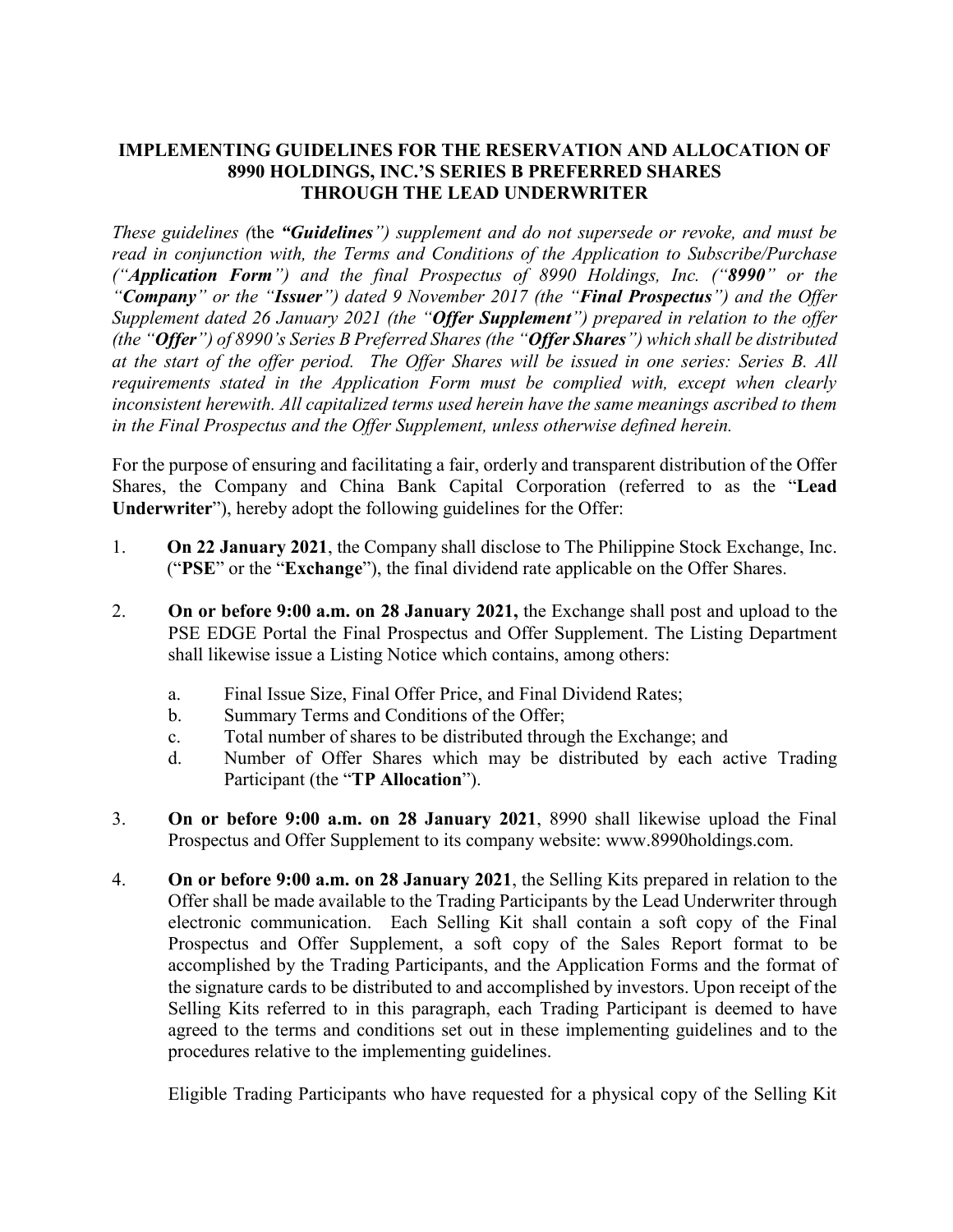may pick-up such physical copy at (i) the PSE's office in Bonifacio Global City, Taguig City; or (ii) at the Lead Underwriter's Office at BDO Equitable Tower, 8751 Paseo de Roxas, Makati City. Only those eligible Trading Participants who have requested for physical copies on **28 January 2021** will be granted their request.

On **28 January 2021**, the Company will submit to the Exchange via email a confirmation that all the eligible Trading Participants received via email a copy of the Selling Kits.

5. **Not later than 11:00 a.m. of 01 February 2021,** each eligible Trading Participant shall submit to Stock Transfer Service, Inc. (the "**Receiving Agent**" or "**Stock Transfer**") through electronic communication three (3) sets of the duly-executed Firm Undertaking to Purchase the Offer Shares (the "**Firm Undertaking**"), attached as Annex "B" to this Memo.

Trading Participants must also attach to the Firm Undertaking a copy of the Proof of Authority to Sign of its authorized signatory(ies) which shall be in a form of a Sworn Corporate Secretary's Certificate containing the Board Resolution confirming the authority of the person(s) designated therein to sign and execute the papers or documents for and on behalf of such Trading Participant, and the Specimen Signature(s) of such authorized signatory(ies) (the "**Proof of Authority to Sign**"), unless the Proof of Authority to Sign has already been provided in the records of the Exchange.

# **The Trading Participants should read the terms of the Firm Undertaking and abide by its commitments under the Firm Undertaking.**

- a. The number of Offer Shares to be indicated in the Firm Undertaking shall be the total number of Offer Shares which the Trading Participant shall unconditionally commit to purchase (the "**Firm Order**"), including Additional Shares (as defined below), if any. The TP Allocation will be based on the total number of shares indicated in the Firm Undertaking.
- b. The Trading Participant may opt to submit a Firm Order that is more than, equal to, or less than the TP Allocation. Any orders in excess of the TP Allocation shall be referred to as the "**Additional Shares**."
- c. The number of Offer Shares to be indicated in the Firm Undertaking must be compliant with the minimum order size and incremental lot size as described in paragraph 9 below.

The scanned copies of the original documents shall be submitted to the Receiving Agent and the Lead Underwriter through electronic communication at  $stsi@stock transfer.com.php$ and [kgmanantan@chinabank.ph,](mailto:kgmanantan@chinabank.ph) cc: [mccapoy@stocktransfer.com.ph](mailto:mccapoy@stocktransfer.com.ph) and, [rdregala@stocktransfer.com.ph](mailto:rdregala@stocktransfer.com.ph) no later than 11:00 a.m. on **01 February 2021**. The emails should have a subject heading ("8990B [TP Name] [Date of Submission] [1 of 3]") and the sender should request for a Read Receipt and a Delivery Status Notification to ensure that the email has been sent to the Receiving Agent and for proper documentation. The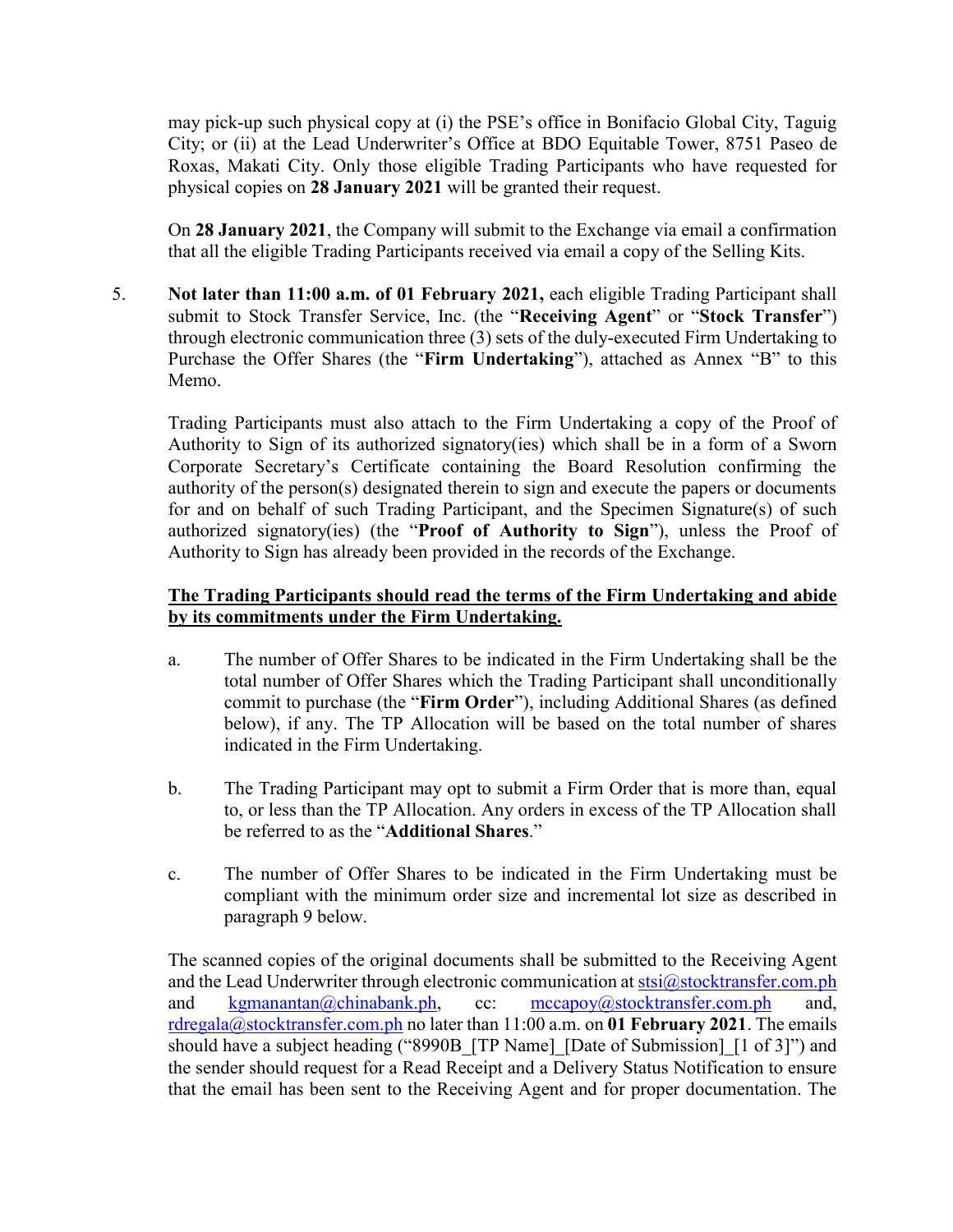11:00 a.m. deadline on **01 February 2021** shall be strictly followed. (**Note**: The email size limit is only 10MB per email. Kindly send the attachments in tranches via email if necessary to comply with the size limitation.)

The original copies, originally signed, shall be submitted to the office of the Receiving Agent via registered mail/courier within thirty (30) calendar days from the submission of the scanned copies. Two copies of the Firm Undertaking shall be retained by the Lead Underwriter, while the third copy, duly stamped received by the Receiving Agent, shall be returned to the Trading Participant.

- 6. Based on the Firm Undertaking submitted by the Trading Participant, the Receiving Agent shall accomplish the following:
	- a. Verify the signature on each Firm Undertaking received against the records of the Exchange on the Proof of Authority to Sign submitted by the Trading Participant or against the copy of the Proof of Authority to Sign that is attached to the Firm Undertaking submitted by a Trading Participant to the Receiving Agent.
	- b. Verify that the number of shares indicated in the Firm Undertaking are in accordance with the PSE board lot table; and
	- c. Verify that the total number of Preferred Shares indicated does not exceed the TP Allocation.
- 7. The Lead Underwriter shall then accomplish the following:
	- a. **No later than 3:00 p.m. on 01 February 2021**, perform the allocation process to the Trading Participants that submitted their Firm Undertaking ("**Participating TPs**") and the re-allocation of any excess TP Allocation to the Participating TPs with Additional Shares, under the supervision of a representative from the PSE Listings Department.
	- b. **No later than 4:00 p.m. on 01 February 2021,** furnish the PSE Listings Department the list of Trading Participants and the corresponding number of Offer Shares allocated to them by the Lead Underwriter ("**Final Allocation List**"). The Final Allocation List shall be sent through electronic communication to the PSE Listings Department (email: [listings@pse.com.ph.](mailto:listings@pse.com.ph)).
- 8. **No later than 9:00 am on 02 February 2021**, the Lead Underwriter shall submit through electronic communication to each Participating TP the notices containing the final allocation of Preferred Shares for each Participating TP (the "**Notice of Final Allocation**").

The original copies of the notice of final allocation will be delivered to each Participating TP within thirty (30) calendar days from **02 February 2021**.

Those who opted not to participate in the Offering and those who failed to submit the Firm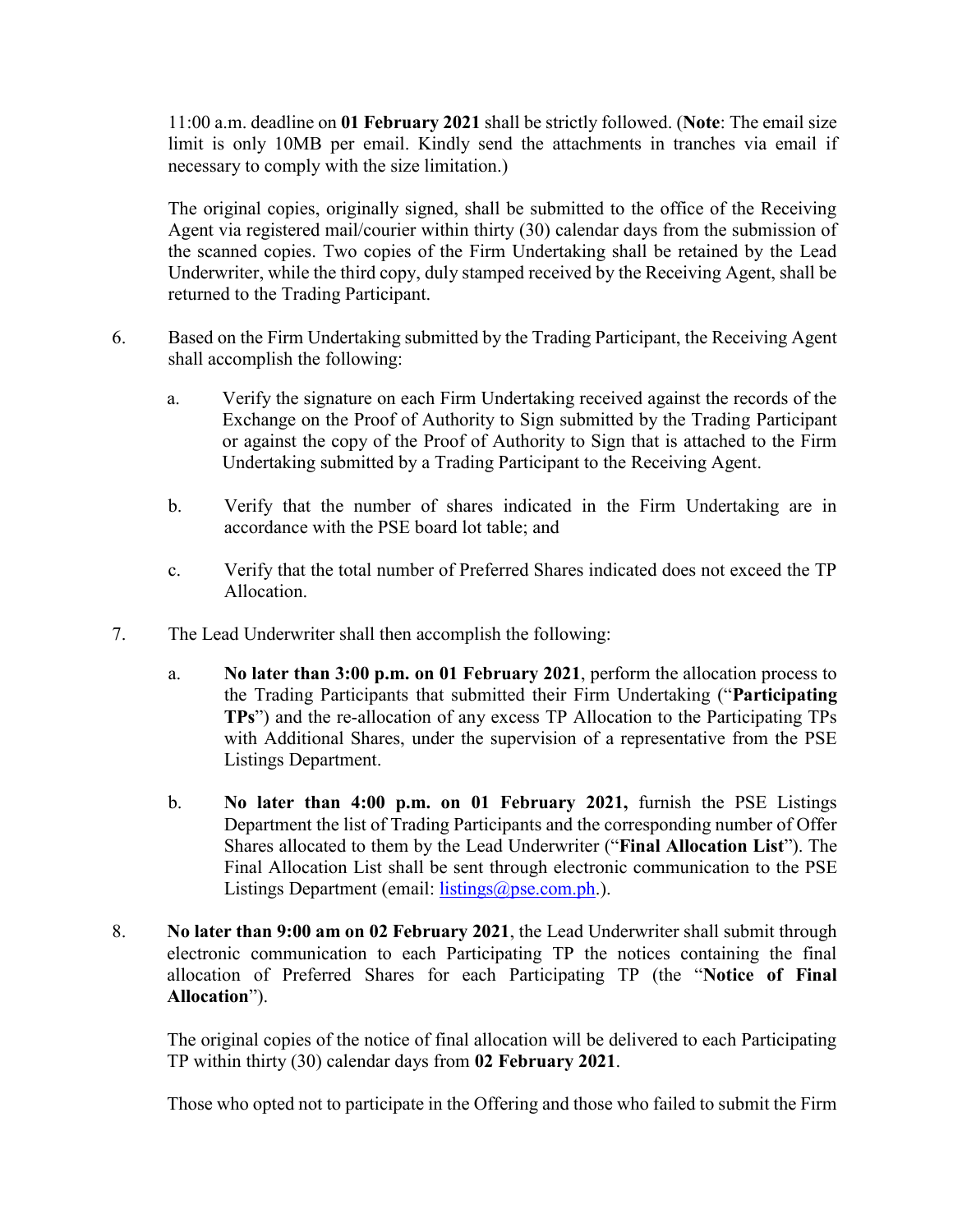Undertaking on the date and time specified shall not be given the said notice.

- 9. **Starting on 02 February 2021and not later than 12:00 noon on 3 February 2021**, each Participating TP shall submit the following required documents to the representatives of the Receiving Agent and the Lead Underwriter through electronic communication at  $stsi@stock transfer.com.php$  and [kgmanantan@chinabank.ph,](mailto:kgmanantan@chinabank.ph) cc: [mccapoy@stocktransfer.com.ph](mailto:mccapoy@stocktransfer.com.ph) and, [rdregala@stocktransfer.com.ph](mailto:rdregala@stocktransfer.com.ph) with a subject heading ("8990B\_[TP Name]\_[Date of Submission]\_[1 of 3]"): (**Note**: The email size limit is only 10MB per email. Kindly send the attachments in tranches via email if necessary to comply with the size limitation.)
	- a. Scanned copies of the original documents:
		- i. Duly accomplished Application Forms and Signature Cards, reflecting the aggregate total orders under its name;
		- ii. The required attachments to the Application Forms;
		- iii. Two (2) properly filled-out signature cards, each bearing the specimen signatures of the Participating TP's designated signatories, duly authenticated and certified by its Corporate Secretary;
		- iv. Two (2) government issued IDs of the authorized signatories, duly authenticated and certified true copy by the Participating TP's Corporate Secretary;
		- v. Duly accomplished Sales Report (in both Excel and PDF formats) dulycertified by the respective authorized signatories of the Trading Participants showing the breakdown of all underlying orders with fully completed fields. The total amount reflected in the Sales Report should be consistent with the amount reflected in the Application;
		- vi. Affidavit of Undertaking to Submit Original Copies of the Documents (the "**Undertaking to Submit**") attached as Annex "C" to these Implementing Guidelines, within fifteen (15) calendar days from the end of the Offer Period, or on **18 February 2021**. The notarization of the Undertaking to Submit will only be notarized upon submission of the original documents; and
		- vii. Proof of full payment for the total Offer Shares awarded to the TP pursuant to the Notice of Final Allocation (including Additional Shares, if any).

The signatures on the documents can made on the following forms: (i) actual signature on the documents; (ii) electronic signatures affixed to the documents; or (iii) electronic approval for the attached documents using the business email address.

Payment for the Offer Shares being subscribed for shall be made either by: (i) a personal or corporate check drawn against an account with a BSP-authorized bank at any of its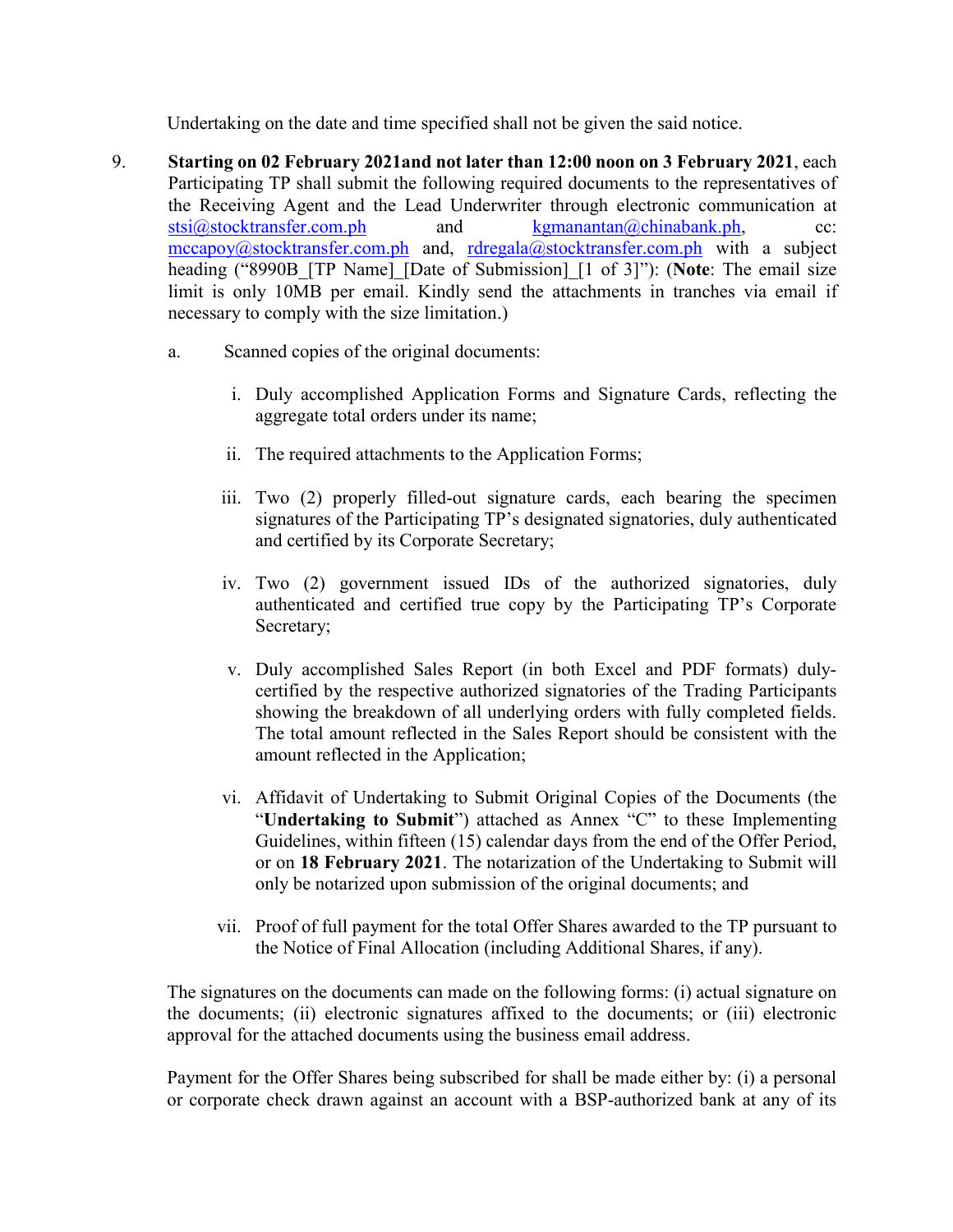branches located in Metro Manila; or (ii) a manager's or cashier's check issued by an authorized bank. All checks should be made payable to "**8990 Holdings, Inc.**", crossed "Payee's Account Only," and dated on or before the date of the application. Only personal/corporate/Cashier's/Manager's checks will be acceptable as valid mode of payment if done over-the-counter. Checks subject to clearing periods of over three (3) banking days shall not be accepted. (**Note**: Reference in the Final Prospectus to payments through real time gross settlement or direct debit/credit or deposit is only applicable for applications submitted directly to the Lead Underwriter.)

All of the above-cited documents shall be submitted to the representatives of the Receiving Agent and Lead Underwriter at [stsi@stocktransfer.com.ph](mailto:stsi@stocktransfer.com.ph) and [kgmanantan@chinabank.ph,](mailto:kgmanantan@chinabank.ph) cc: [mccapoy@stocktransfer.com.ph](mailto:mccapoy@stocktransfer.com.ph) and, [rdregala@stocktransfer.com.ph](mailto:rdregala@stocktransfer.com.ph) with a subject heading ("8990B [TP Name] [Date of Submission]\_[1 of 3]"). **The 12:00 noon deadline shall be strictly followed. Payments must be fully cleared by 5:00 p.m. on the same date.** (**Note**: The email size limit is only 10MB per email. Kindly send the attachments in tranches via email to comply with the size limit.)

Any questions related to the documentary submissions and payments may be directed to the representatives of Receiving Agent are as follows:

| <b>Name</b>       | <b>Email Address</b>                | <b>Contact No.</b> |
|-------------------|-------------------------------------|--------------------|
| Bryan Manuel      | bymanuel@stocktransfer.com.ph       | 8403-3798          |
| Kayleen Escalante | kae scalarte@stock transfer.com.php | 8403-3798          |

- 10. The minimum order size is 500 Offer Shares, with incremental lot sizes of 100 Offer Shares. The Offer Shares may be purchased by (a) any natural person of legal age who is a resident of the Philippines, regardless of nationality; and (b) any corporation, association partnership, trust account, fund or entity, that is a resident of and organized under the laws of the Philippines and/or licensed to do business in the Philippines, regardless of nationality, in both cases, subject to the Lead Underwriter's right, in consultation with the Company, to reject an application or reduce the number of Offer Shares applied for subscription or purchase if the same will cause the Company to be in breach of the Philippine capital ownership requirements under relevant laws.
- 11. Trading Participants shall not make any press or public announcement or issue and distribute any document other than the Final Prospectus and Offer Supplement, Application Forms or materials issued to them by the Lead Underwriter.
- 12. Without prejudice to the foregoing and any subsequent submission by a Trading Participant of the above-specified documents, the Company, through the Lead Underwriter, reserves the right to reject any application to purchase the Offer Shares that is incomplete, completed incorrectly, submitted without all the required documents or does not meet the requirements as set forth in the terms and conditions of the Application Forms.
- 13. The Issuer, through Stock Transfer in its capacity as Registrar and Paying Agent, shall submit to the Exchange no later than **12:00 noon** on **5 February 2021**, a final consolidated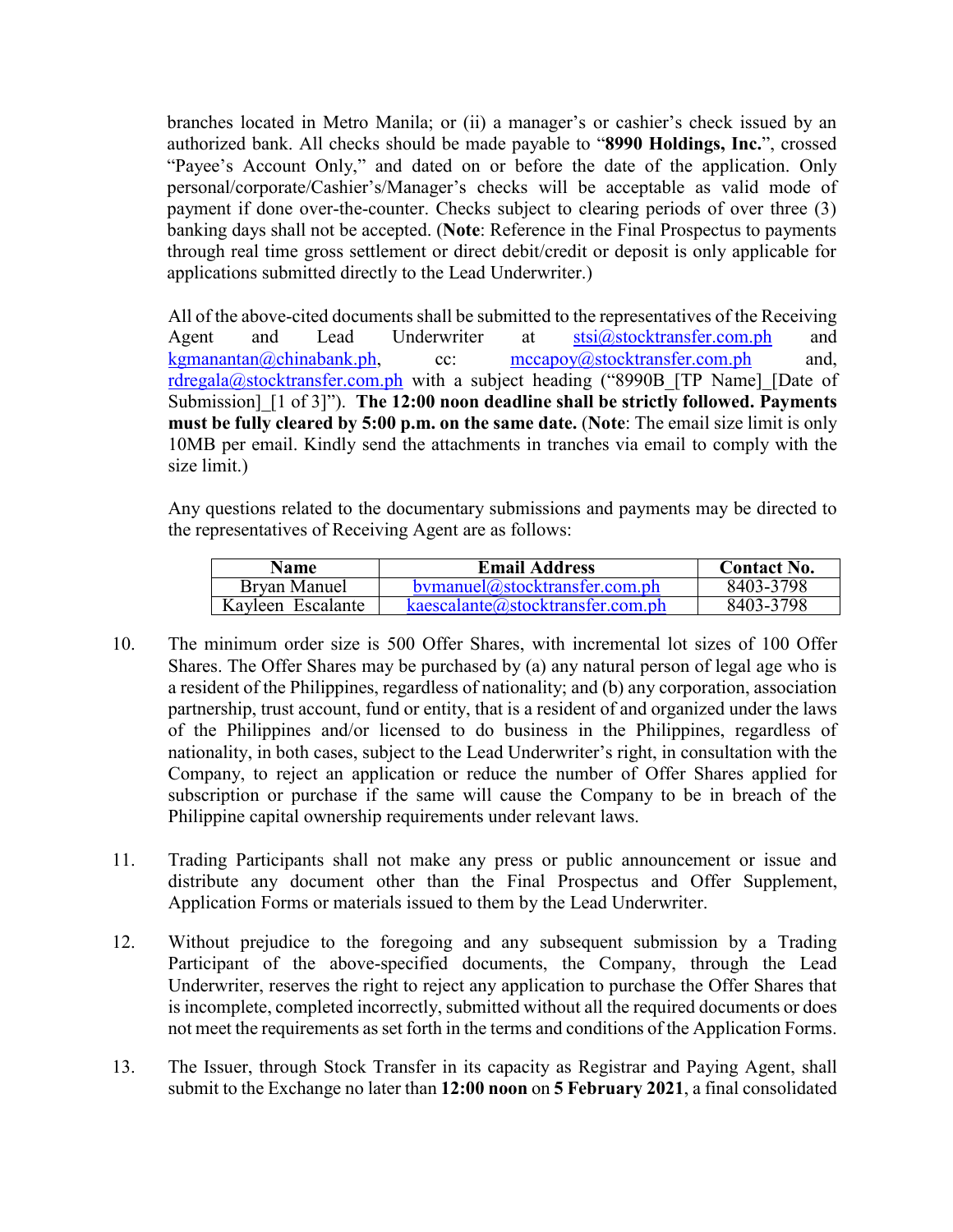sales report of the Offer. The Issuer, through Stock Transfer in its capacity as Registrar and Paying Agent, shall likewise submit a report summarizing the applications and payments made by the Trading Participants relative to their Firm Undertaking.

- 14. Two (2) business days before the listing of the Offer Shares, or on **8 February 2021,** the aggregate number of Offer Shares sold in the Offer will be electronically lodged with the Philippine Depository & Trust Corp. ("**PDTC**") in the name of PCD Nominee Corporation.
- 15. The concerned Trading Participants shall be notified by the Lead Underwriter by **4 February 2021** in respect of rejected or scaled down applications to purchase the Offer Shares. Check refunds covering any rejected or scaled down applications (other than applications rejected for insufficient payment) shall be available for pick-up at the office of the Receiving Agent, at 34-D Rufino Pacific Tower, 6784 Ayala Avenue, Makati City by **9 February 2021**. Likewise, rejected Application Forms shall be made available for pick-up at the office of the Receiving Agent, at 34-D Rufino Pacific Tower, 6874 Ayala Avenue, Makati City by **9 February 2021**. The representatives of the Trading Participants claiming such check refunds or rejected Application Forms are required to present an authorization letter from the duly authorized signatories of such Trading Participants and proper identification documents prior to the release of such check refunds or rejected Application Forms.
- 16. Any questions related to the Offer or the guidelines and procedures for the Offer may be directed to the following representatives of the Lead Underwriter:

**Name**<br> **Number**<br> **Number**<br> **Number**<br> **Number**<br> **Number**<br> **Number** Kit Gabriel L. Manantan 09175776404<br>Oliver Paul L. Pobre 09778496773 Oliver Paul L. Pobre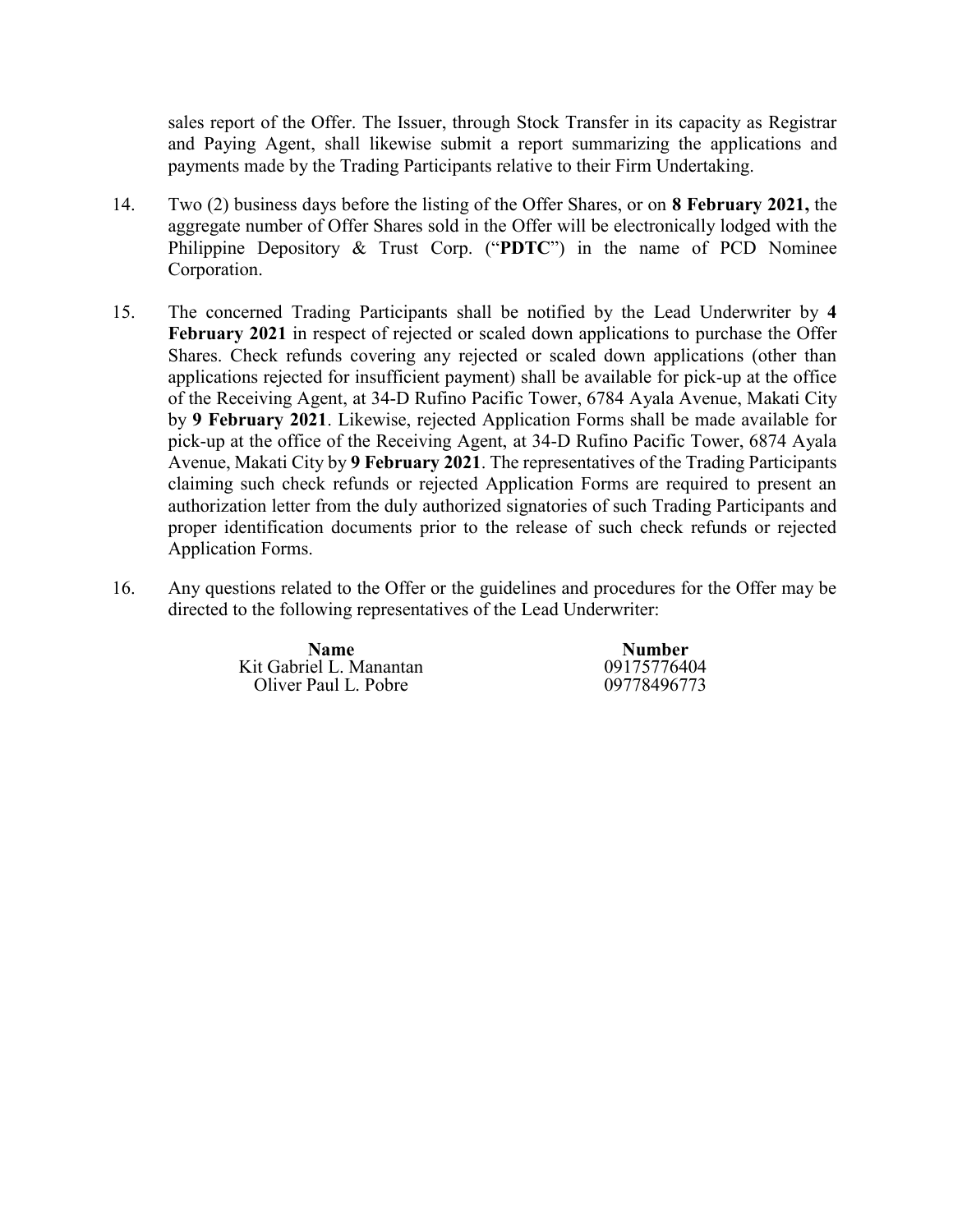### **ANNEX A**

### **PROCEDURES RELATIVE TO THE IMPLEMENTING GUIDELINES FOR THE RESERVATION AND ALLOCATION OF 8990 HOLDINGS, INC.'S SERIES B PREFERRED SHARES THROUGH THE LEAD UNDERWRITER**

*These Procedures do not supersede nor revoke, and must be read in conjunction with, the Terms and Conditions of the Application to Purchase (the "Application Form") and the Implementing Guidelines for the Reservation and Allocation of 8990 Holdings, Inc.'s ("8990" or the "Company" or the "Issuer") Series B Preferred Shares through the Lead Underwriter. All requirements stated in the Application Form and the said implementing guidelines must be complied with.*

*Upon receipt of the Selling Kits to be distributed in relation to the offer (the "Offer") of the 8990 Series B Preferred Shares (the "Offer Shares"), each Trading Participant ("TP") is deemed to have agreed to the terms and conditions set out in the implementing guidelines and to these procedures.*

#### **I. Action Steps for the PSE Trading Participants**

- 1. Submit to the Receiving Agent through electronic communication three (3) sets of the duly-executed Firm Undertaking to Purchase the Offer Shares (the "**Firm Undertaking**") specifying the number of shares the Trading Participant commits to purchase, including Additional Shares, if any.
	- a. In accomplishing the Firm Undertaking, please be guided by the following:

Each Trading Participant will be allocated **a total of 47,600 Offer Shares**. The balance of **2,400** shares will be allocated by the Lead Underwriter, under the supervision of a representative from the PSE Listings Department, to the TPs.

The **minimum subscription is 500 Offer Shares**. Clients may subscribe to additional Offer Shares provided that they are in **multiples of 100 Offer Shares**.

b. A Trading Participant may opt to submit a Firm Order that is more than, equal to, or less than the TP Allocation. Any orders in excess of the TP Allocation shall be referred to as the "Additional Shares," subject to the Mechanics of Distribution described below.

Any Additional Shares may be awarded to the TP from the TP Allocation not taken up by the other TPs.

- c. Trading Participants who opt not to participate in the Offer and those who fail to submit the Firm Undertaking on the specified date and time will be deemed not to have purchased any of the Offer Shares.
- d. A Trading Participant must attach with the Firm Undertaking a copy of its Proof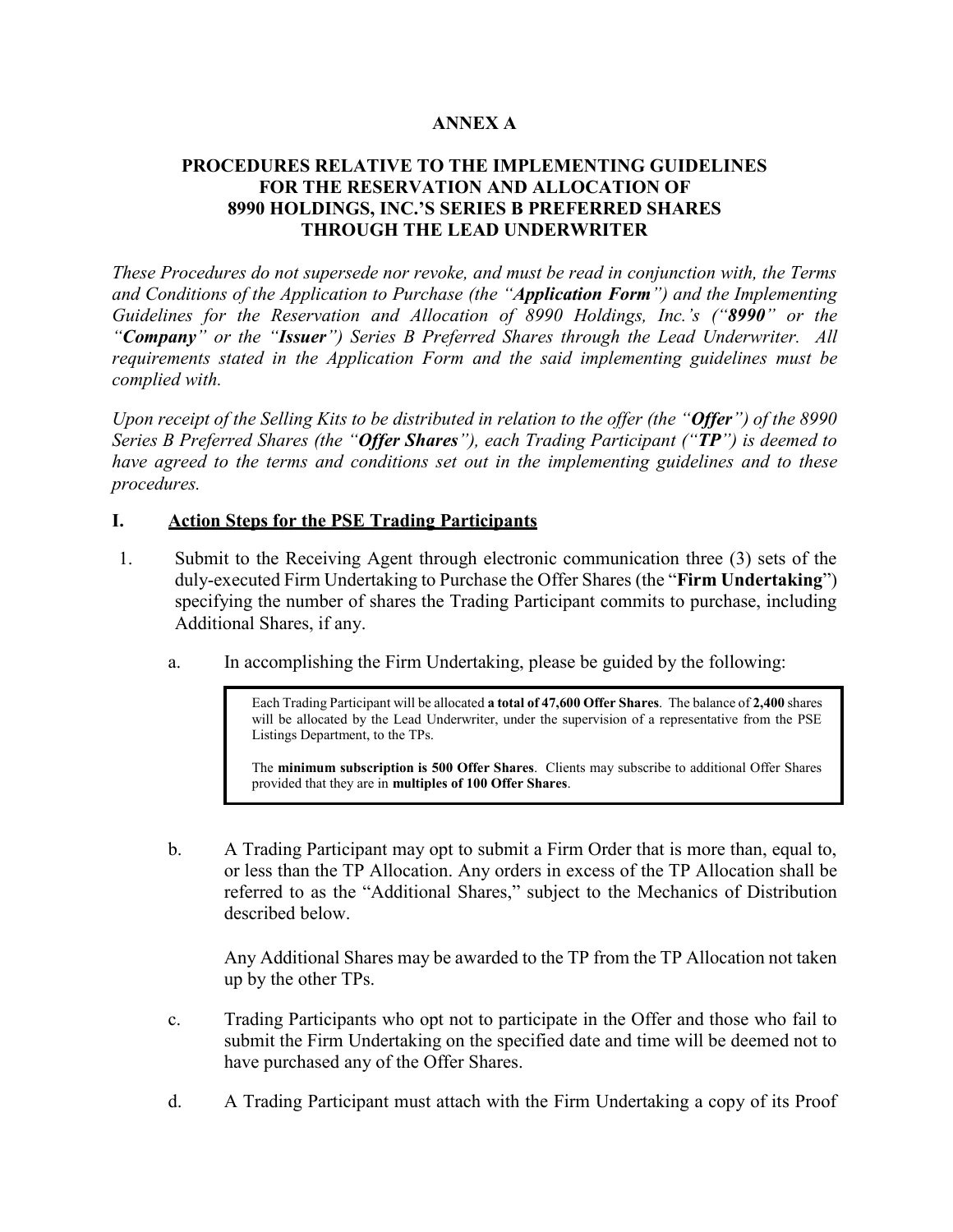of Authority to Sign of its authorized signatory/(ies) which shall be in a form of a Sworn Corporate Secretary's Certificate containing the Board Resolution, confirming the authority of the person(s) designated herein to sign and execute the papers or documents for and on behalf of such Eligible Trading Participant, and the Specimen Signature(s) of such authorized signatory(ies) (the "**Proof of Authority to Sign**"), unless the Proof of Authority to Sign has already been provided in the records of the Exchange.

All forms to be submitted to the office of the Receiving Agent via registered mail/courier within thirty (30) calendar days from the submission of the scanned copies must be originally signed and notarized, as applicable. The Trading Participants should read the terms of the Firm Undertaking and abide by its commitments. Only *duly accomplished and signed original copies* of the Firm Undertaking will be accepted and considered by the Receiving Agent. Photocopies, email or facsimile transmissions of the signed Firm Undertaking will be rejected.

Deadline for submission of the Firm Undertaking is at **11:00 a.m. of 1 February 2021.** The Firm Undertaking shall be submitted to the Receiving Agent or to its representatives through electronic communication and, within thirty (30) calendar days from email submission, at the Receiving Agent's Office at 34-D Rufino Pacific Tower, 6784 Ayala Avenue, Makati City.

- 2. **Not later than 12 noon on 3 February 2021,** submit to representatives of the Receiving Agent through electronic communication at  $stsi@stocktransfer.com.php$  $stsi@stocktransfer.com.php$  $stsi@stocktransfer.com.php$  and  $kgnanantan@chinabank.php$ , cc:  $\frac{mcapov@stocktransfer.com.php}{mcap@stocktransfer.com.php}$  and</u> cc:  $\frac{mccapoy@stocktransfer.com.php}{}$  $\frac{mccapoy@stocktransfer.com.php}{}$  $\frac{mccapoy@stocktransfer.com.php}{}$  and, [rdregala@stocktransfer.com.ph](mailto:rdregala@stocktransfer.com.ph) with a subject heading ("8990B [TP Name] [Date of Submission] [1 of 3]") the following: (**Note**: The email size limit is only 10MB per email. Kindly send the attachments in tranches via email.)
	- i. Duly accomplished Application Forms, reflecting the aggregate total orders under its name, and Signature Cards;
	- ii. The required attachments to the Application Forms;
	- iii. Two (2) properly filled-out signature cards, each bearing the specimen signatures of the Participating TP's designated signatories, duly authenticated and certified by its Corporate Secretary;
	- iv. Two (2) government issued IDs of the authorized signatories, duly authenticated and certified true copy by the Participating TP's Corporate Secretary;
	- v. Duly accomplished Sales Report (in both Excel and PDF formats) dulycertified by the respective authorized signatories of the Trading Participants showing the breakdown of all underlying orders with fully completed fields. The total amount reflected in the Sales Report should be consistent with the amount reflected in the Application;
	- vi. Affidavit of Undertaking to Submit Original Copies of the Documents (the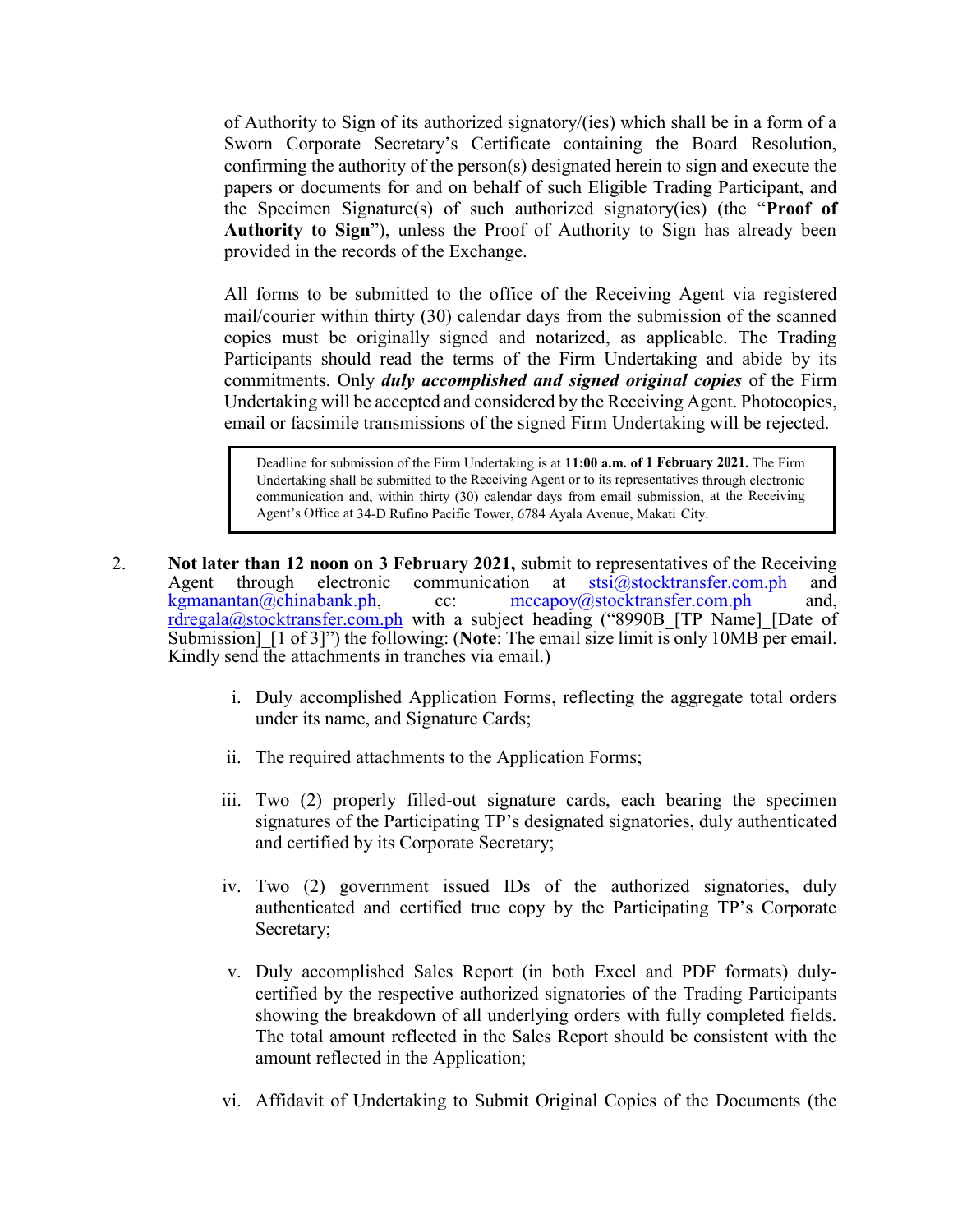"**Undertaking to Submit**") attached as Annex "B" to these Implementing Guidelines, within fifteen (15) calendar days from submission of the electronic mail of the scanned copies. The notarization of the Undertaking to Submit will only be notarized upon submission of the original documents; and

vii. Proof of full payment for the total Offer Shares awarded to the TP pursuant to the Notice of Final Allocation (including Additional Shares, if any).

Payment for the Preferred Shares being subscribed for shall be made either by: (i) a personal or corporate check drawn against an account with a BSP-authorized bank at any of its branches located in Metro Manila; or (ii) a manager's or cashier's check issued by an authorized bank. All checks should be made payable to "**8990 Holdings, Inc.**", crossed "Payee's Account Only," and dated on or before the date of the application. (**Note**: Reference in the Final Prospectus and the Offer Supplement to payments through real time gross settlement or direct debit/credit or deposit is only applicable for applications submitted directly to the Lead Underwriter.)

Deadline for submission of Application Forms and required attachments to the Application Forms, Signature Cards, Sales Report (in soft copies) and check payments to representatives of the Receiving Agent is 12:00 noon on **3 February 2021**. **The 12:00 noon deadline on 3 February 2021, shall be strictly followed**.

- 3. The Application Forms and Sales Report should be consistent with the number of Offer Shares allocated by the Lead Underwriter to each TP as specified under the Notice of Final Allocation.
- 4. The Offer Shares not covered by Application Forms in the names of clients of a TP, if any, shall be lodged with the PDTC under the account of such TP.

# **II. Action Steps for the Lead Underwriter**

- 1. The Lead Underwriter, under the supervision of a representative from the PSE Listings Department, shall prepare the Final Allocation List which shall indicate the names of the Trading Participants, their corresponding Firm Orders (as indicated in their respective Firm Undertakings) and, after conducting the allocation process, the final number of Offer Shares allocated to them.
- 2. The Lead Underwriter shall prepare the Notice of Final Allocation informing each Trading Participant who submitted a Firm Undertaking of the actual number of Offer Shares awarded to the Trading Participant from the total TP Allocation. Those who opted not to participate in the Offer and those who failed to submit the Firm Undertaking on the date and time specified shall not be given the said Notice.

The Lead Underwriter shall prepare and submit the Notice of Final Allocation of each Participating TP to the PSE Listings Department, and, shall deliver, through electronic communication the Notice of Final Allocation to each Participating Eligible TP no later than **9:00 a.m.** on **2 February 2021**. The original copies of the Notice of Final Allocation will be delivered to each Participating TP within thirty (30) calendar days from **2**